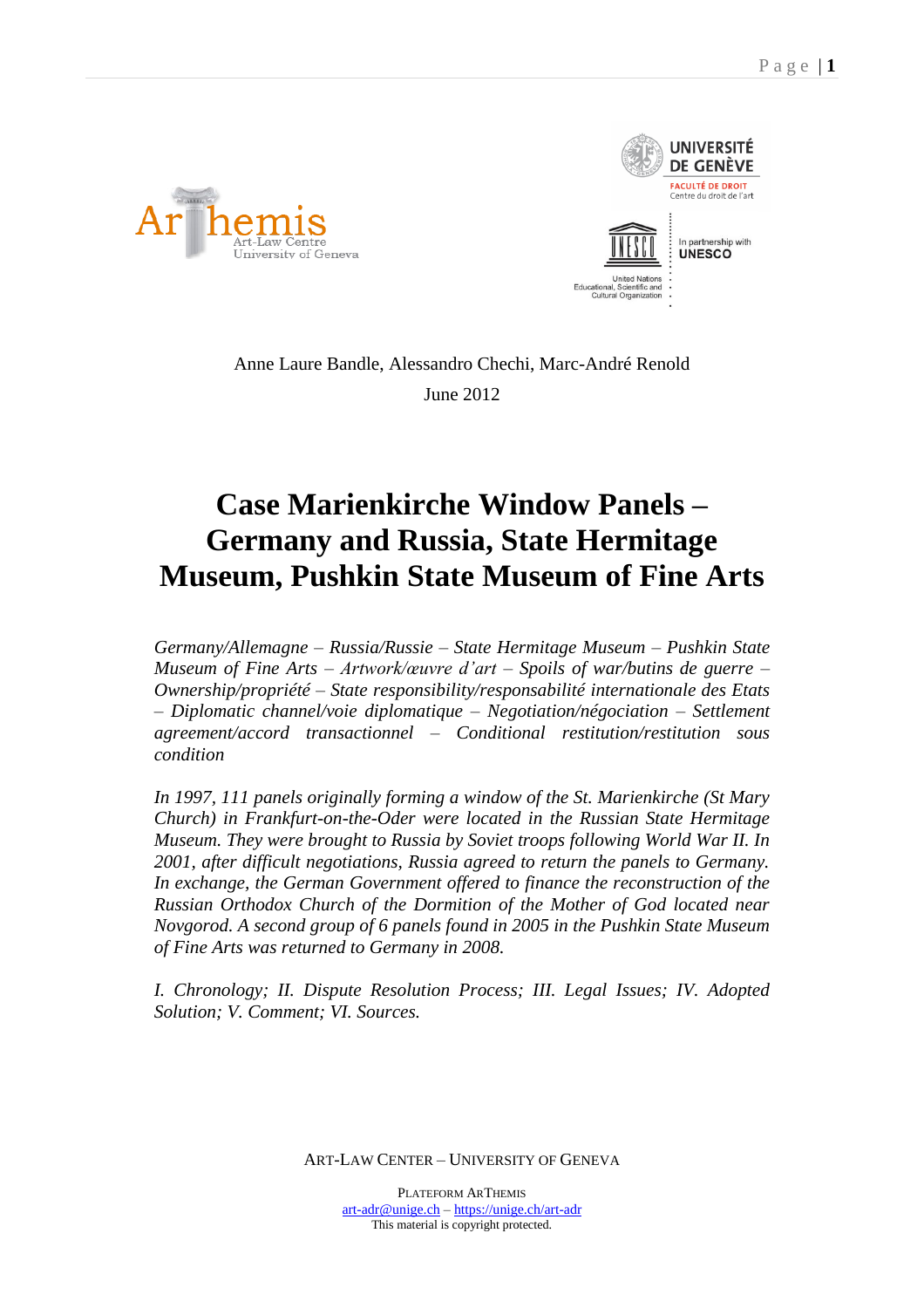### **I. Chronology**

#### **Spoils of war**

 $\overline{a}$ 

- **1946**: Soviet troops took **117 rare 14th century stained-glass window panels** from the New Palace in Potsdam (*Neues Palais*), where they were stored after being disassembled into the **117 panels** for safekeeping<sup>1</sup>. The panels originally formed a window of the **Lutheran Church of St Mary in Frankfurt-on-the-Oder** (*St. Marienkirche*) 2 . Believed to be permanently lost, it was only in **1997** that their rediscovery became public. Since the end of the war, the **111 panels** were stored at the Russian **State Hermitage** museum<sup>3</sup> .
- October 2000: The then German State Minister for Media and Culture, Michael Naumann, and the Russian Minister of Culture, Mikhail E. Shvydkoi, visited the 14<sup>th</sup> century **church in Novgorod**, the Dormition of the Mother of God. The church fell under heavy siege at the time of the 1941 invasion of German bombers<sup>4</sup>. Germany assured to offer financial help for its restoration<sup>5</sup>.
- **August 2001**: The Russian Interagency Council on Questions of Cultural Valuables Displaced as a Result of World War II<sup>6</sup> approved the return of the glass panels. The denationalisation process was lengthy, but the panels were eventually returned.<sup>7</sup> **In exchange**, Germany agreed to contribute \$ 1.5 million for the **restoration** of the church in Novgorod sponsored by the German energy company Wintershall<sup>8</sup>.
- **October 2001**: An Order by the Russian Ministry of Culture<sup>9</sup> declared the 111 panels to be "unique", pursuant to one of the exceptions provided by the Russian law that nationalizes

<sup>7</sup> See Grimsted, "Russia's "Trophy" Archives," 4.

<sup>1</sup> See Susanne Schoen, "Die Rückgabe der kriegsbedingt nach Russland verbrachten Fenster der Marienkirche aus politischer Sicht," in *Der Antichrist. Die Glasmalereien der Marienkirche in Frankfurt (Oder)*, ed. Ulrich Knefelkamp et al. (Leipzig: Edition Leipzig, 2008), 197.

<sup>&</sup>lt;sup>2</sup> The church was completely destroyed during WWII and has been rebuilt since 1985; see John Varoli, "Restoring a Window's Glow, Healing a War's Wounds," *The New York Times*, December 27, 2000, accessed January 9, 2012, [http://www.nytimes.com/2000/12/27/arts/arts-abroad-restoring-a-window-s-glow-healing-a-war-s-wounds.html.](http://www.nytimes.com/2000/12/27/arts/arts-abroad-restoring-a-window-s-glow-healing-a-war-s-wounds.html)

<sup>&</sup>lt;sup>3</sup> Ibid. Between 2001 and 2002, the Laboratory for Scientific Restoration of Works of Applied Art within the Hermitage Museum completed restoration work on 15 out of 111 panels (see The State Hermitage Museum Website, Hermitage News, Restoration programmes, "The restoration of stained glass from the Marienkirche in Frankfurt an der Oder," accessed March 12, 2012, [http://www.hermitagemuseum.org/html\\_En/13/hm13\\_3\\_006.html\)](http://www.hermitagemuseum.org/html_En/13/hm13_3_006.html).

<sup>4</sup> See Patricia Kennedy Grimsted, "Legalizing 'Compensation' and the Spoils of War: The Russian Law on Displaced Cultural Valuables and the Manipulation of Historical Memory," *International Journal of Cultural Property* 17 (2010): 241.

<sup>5</sup> See "Russland gibt historische Fenster zurück," *Spiegel Online*, February 20, 2001, accessed January 9, 2011, [http://www.spiegel.de/kultur/gesellschaft/0,1518,118600,00.html.](http://www.spiegel.de/kultur/gesellschaft/0,1518,118600,00.html)

 $\frac{6}{6}$  The Commission was established in March 2001 by a Government Directive (On implementation of the Federal Law "On cultural valuables displaced to the USSR as a result of Second World War and located on the territory of the Russian Federation": Decree of the Government of the Russian Federation, 11 March 2001, no. 174.). It was to review all foreign claims on displaced cultural property (see Grimsted, "Legalizing 'Compensation' and the Spoils of War," 233; Grimsted, "Russian Legal Instruments," 429 and 466).

<sup>8</sup> See Sylvia Hochfield, "The German-Russian Stalemate," *ARTnews*, February 1, 2011, accessed March 5, 2012, [http://www.artnews.com/2011/02/01/the-german-russian-stalemate/.](http://www.artnews.com/2011/02/01/the-german-russian-stalemate/)

<sup>9</sup> Order of the Ministry of Culture, 16 October 2001, no. 1044 (see Grimsted, "Russian Legal Instruments," 483).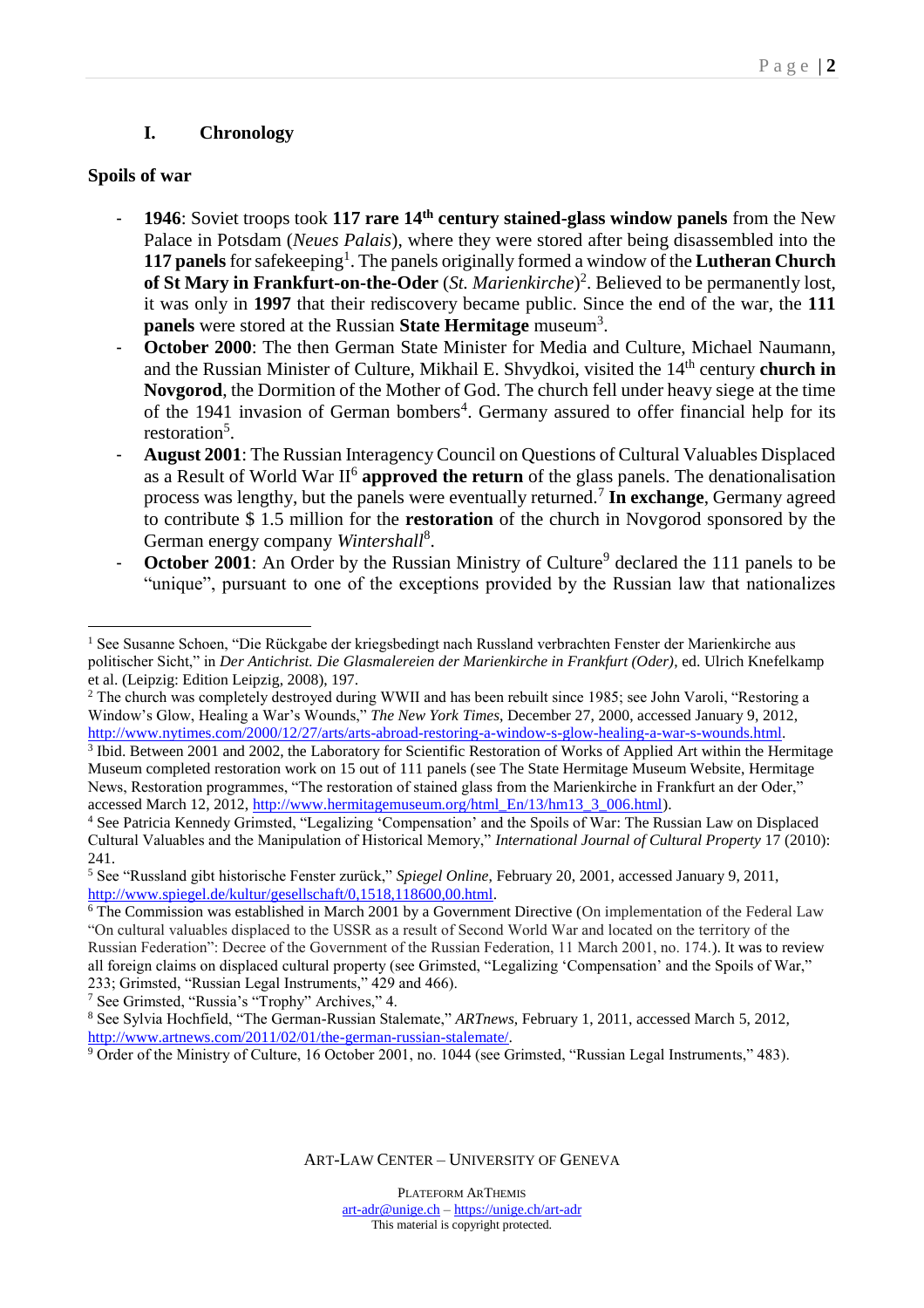"Cultural Valuables Displaced to the U.S.S.R. as a Result of World War II"<sup>10</sup> (hereinafter Cultural Valuables Law), hence allowing for their return.

- April 2002: Just before the delivery of the panels to Germany, the State Hermitage decided to organize an exhibition including 15 of the panels: "Marienkirche Stained Glass"<sup>11</sup>.
- On **5 April 2002**: The Duma enacted with reticence a **State law enabling the return** of a first group of 111 panels, which was approved by the Federation Council<sup>12</sup>.
- May 2002: Negotiations between the State Hermitage and representatives of Germany's Federal Ministry of Culture took place to arrange the return of the panels. The details of the return were set out with an order of the Ministry of Culture<sup>13</sup>. The panels arrived in Germany in **June 2002**<sup>14</sup>. Considering their advanced state of deterioration (some were destroyed up to 50%), the panels were restored by German specialists. The German Ministry of Culture paid around  $\epsilon$  2 million for restoration costs<sup>15</sup>.
- **2005:** The **6 other panels** were **found in the A. S. Pushkin State Museum of Fine Arts**.
- **June 2006:** As was the first group of panels, the second group was also declared to be "unique" cultural valuables by an Order of the Russian Ministry of Culture<sup>16</sup>. The required Federal law enabling their return was enacted in **April 2008**<sup>17</sup> .
- **November 2008**: The second group of **6 panels was returned** to Germany following lengthy negotiations. The then German State Minister for Media and Culture (Bernd Neumann), delivered the panels in Frankfurt-on-the-Oder<sup>18</sup>. Following their restitution, the restoration of the Marienkirche began. The three windows were reassembled and the restoration works completed in **October 2009**<sup>19</sup> .

<sup>13</sup> Order of the Ministry of Culture, 15 May 2002, no. 779.

<sup>14</sup> See "Grosse Fenster mit kleinen Sprüngen," *Innovation* 20 (8/2008), 50, accessed January 9, 2012,

 $19$  Ibid.

 $\overline{a}$ 

<sup>&</sup>lt;sup>10</sup> Russian Federal Law on Cultural Valuables Displaced to the U.S.S.R. as a Result of World War II and Located on the Territory of the Russian Federation, N 64-FZ, April 15, 1998, transl. by Konstantin Akinsha and Lynn Visson, "Project for Documentation on Wartime Cultural Losses," accessed August 8, 2011, [http://docproj.loyola.edu/rlaw/r2.html.](http://docproj.loyola.edu/rlaw/r2.html) Another translation can be found in Wilfried Fiedler, "Documents - Russian Federal Law of 13 May 1997 on Cultural Values that have been Displaced to the U.S.S.R. as a Result of World War II and are to be Found in the Russian Federation Territory," *International Journal of Cultural Property* 7 No. 2 (1998): 514 – 525.

<sup>&</sup>lt;sup>11</sup> "A Treasure Returns to Germany," DW, accessed April 12, 2012[, http://www.dw.de/dw/article/0,,493244,00.html.](http://www.dw.de/dw/article/0,,493244,00.html)

 $12$  On the transfer to the Federal Republic of Germany stained-glass windows from the Church of Saint Mary (Marienkirche) in Frankfurt on Oder, displaced to the Union of Soviet Socialist Republic as a result of the Second World War and held in the State Hermitage: Federal Law, 17 April 2002, no. 37-FZ.

[http://www.zeiss.de/C1257173002D0F60/0/15744E34D8F4FC3BC12574A6003142DE/\\$File/innovation\\_20\\_46.pdf](http://www.zeiss.de/C1257173002D0F60/0/15744E34D8F4FC3BC12574A6003142DE/$File/innovation_20_46.pdf) <sup>15</sup> German Ministry of Culture Press Release, "Bernd Neumann übergab sechs Kirchenfenster an Marienkirche in Frankfurt (Oder) nach Rückgabe aus Russland," November 17, 2008.

<sup>&</sup>lt;sup>16</sup> On the designation of stained-glass windows from the Church of Saint Mary (Marienkirche) as unique cultural valuables: Order of the Federal Agency for Culture and Cinematography, 16 June 2006, no. 256.

<sup>&</sup>lt;sup>17</sup> On the designation of stained-glass windows from the Church of Saint Mary (Marienkirche) in Frankfurt on Oder, displaced to the Union of Soviet Socialist Republic as a result of Second World War and held in the A.S. Pushkin State Museum of Fine Arts: Federal Law, 3 April 2008, no. 42-FZ.

<sup>&</sup>lt;sup>18</sup> See German Federal Government Press Release, "Chorfenster der Frankfurter Marienkirche vollständig restauriert," October 28, 2009, accessed March 12, 2012, [http://www.bundesregierung.de/Content/DE/Artikel/2009/10/2009-10-28](http://www.bundesregierung.de/Content/DE/Artikel/2009/10/2009-10-28-chorfenster-marienkirche.html) [chorfenster-marienkirche.html.](http://www.bundesregierung.de/Content/DE/Artikel/2009/10/2009-10-28-chorfenster-marienkirche.html)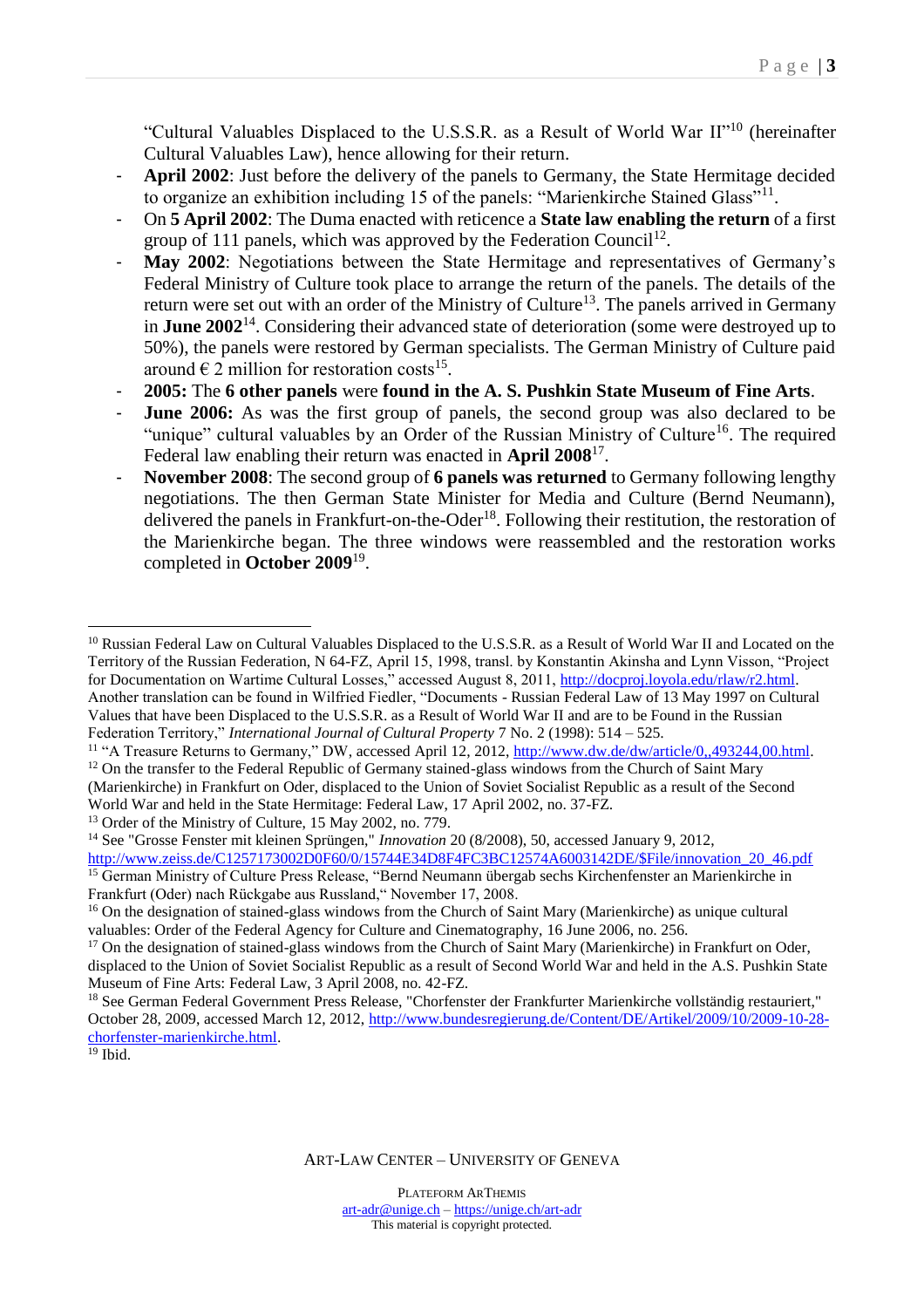#### **II. Dispute Resolution Process**

#### **Negotiation – Diplomatic channel – Settlement agreement**

- The settlement reached by Russia and Germany was the result of long diplomatic negotiations which had to be carefully conducted in order to satisfy both parties. With the development of Russia as a new nation, the country's politics hardened in the mid 1990s. It considered "trophy art" to be rightful compensation for the harm caused to the country during World War II. Notwithstanding the bilateral treaties concluded by Russia and Germany in the early 1990s, Russia enacted the Cultural Valuables Law that nationalized cultural valuables which were transferred to the Soviet Union as a result of World War II. Besides political and legal issues, practical difficulties had to be overcome in the case under consideration. Germany learned about the whereabouts of the window panels in 1997 and 2005 when their location in Russian museums was revealed.
- Despite the refusal of the German Government to recognize the Cultural Valuables  $Law^{20}$ , it adopted a strategic approach when arguing for restitution by means of the law, considering the difficult political and sociological climate in Russia. According to its Article 8 (2), "[c]ultural valuables that were the property of religious organizations or private charitable institutions and that were used exclusively for religious or charitable purposes and did not serve the interests of militarism and/or Nazism (or Fascism)" are exempted from the nationalisation. It could thus be argued that the panels fell under that exception and could be returned in compliance with the Cultural Valuables  $Law<sup>21</sup>$ . Accordingly, the panels had to be labelled as "unique"<sup>22</sup> cultural valuables by the enactment of a Federal law (Articles  $10(1)$ ) and 18(2)). However, in spite of the legal exemption, Russia did not consider a relinquishment of the panels at the beginning. In fact, the Restitution department of the Russian Cultural Ministry announced the possibility of a **temporary repatriation** of the panels for the purposes of their restoration<sup>23</sup>.
- Given the compensatory nature of restitutions determined by the Cultural Valuables  $Law^{24}$ , it is not surprising that Russia linked the return to a few conditions. The German Minister for Media and Culture and his Russian counterpart were invited to visit the Russian Orthodox Church of the Dormition of the Mother of God of Novgorod. Subsequently, Germany arranged for a corporate funding of its restoration, which led Russia to accept the panel's restitution.
- Should a "unique" cultural valuable be transferred to a foreign claimant State pursuant to the Cultural Valuables Law, all "expenses for its identification, expert appraisal, storage, and restoration, as well as for its transfer (transportation costs, etc.)" must be borne by the claimant

 $\overline{a}$ 

<sup>20</sup> See Grimsted, "Legalizing 'Compensation' and the Spoils of War," 219.

<sup>21</sup> Grimsted, "Russia's "Trophy" Archives," 4.

 $22$  A cultural valuable of "unique" character is defined by the Law as "having especially important historical, artistic, scientific, or other cultural significance" (art. 18(2)).

<sup>23</sup> See "Russland gibt historische Fenster zurück," *Spiegel Online*, February 20, 2001, accessed January 9, 2011, [http://www.spiegel.de/kultur/gesellschaft/0,1518,118600,00.html.](http://www.spiegel.de/kultur/gesellschaft/0,1518,118600,00.html)

<sup>24</sup> See Christoff Jenschke, "In Kriegen erbeutet – Zur Rückgabe geraubter Kulturgüter im Völkerrecht," in *Osteuropa* 56 (January – February 2006): 369.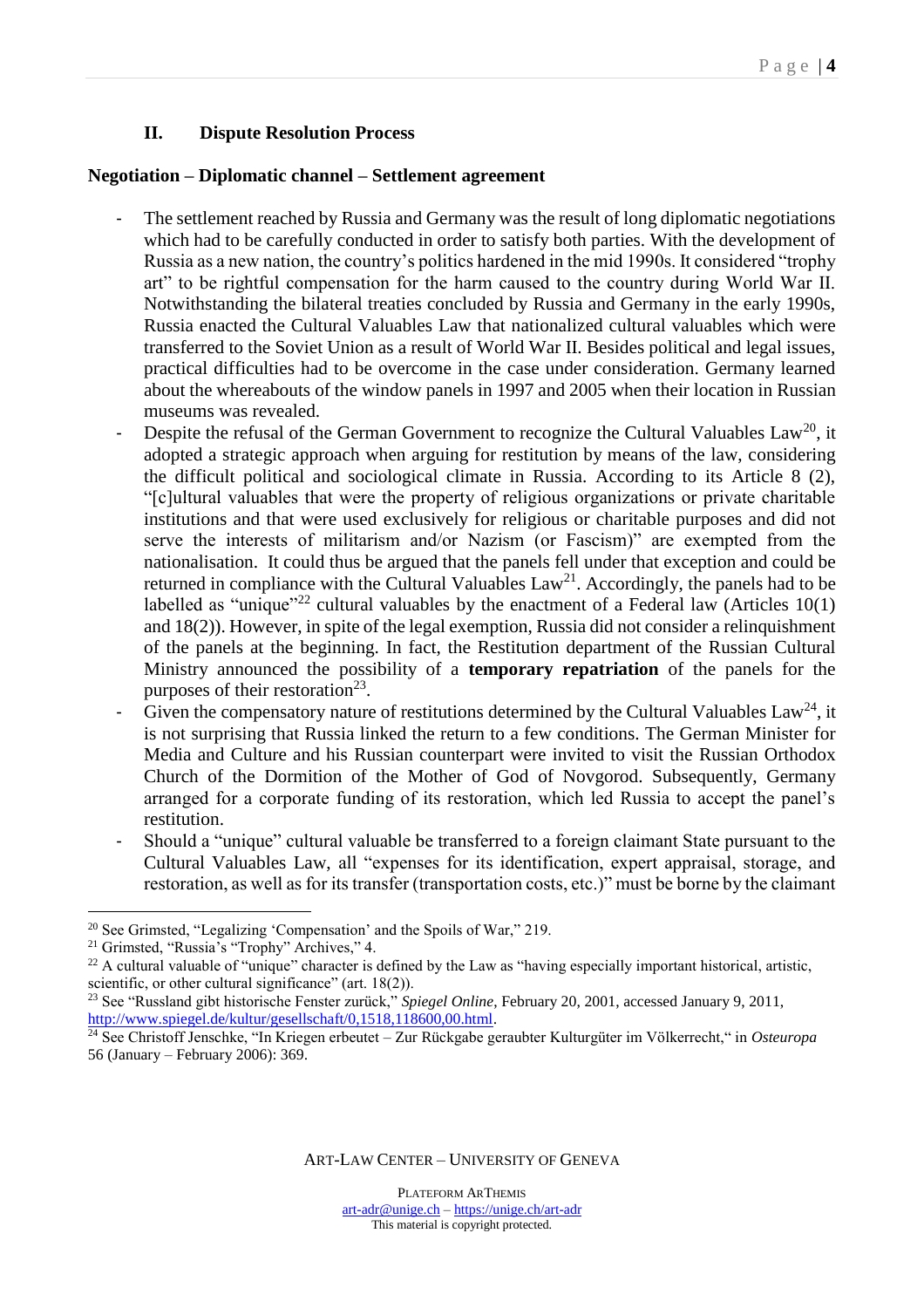State (Article 18(4)). The request of payment for the maintenance and transport of cultural valuables is difficultly acceptable if Soviet troops were deliberately removing cultural property to be withheld and not simply in the bona fide belief of displacing enemy values.<sup>25</sup> In the case under consideration, it seems obvious that the German corporate funding of the Novgorod Church's restoration does not fall under the provision but was paid supplementary.

## **III. Legal Issues**

#### **Ownership – State Responsibility**

 $\overline{a}$ 

- The prevalent legal issue in this case was the **ownership title** to the window panels held in Russian museums as a result of spoliation carried out during World War II. The issue is linked to the question whether the appropriation and withholding by Russia of the panels is legitimate in the light of international law and the bilateral treaties of  $1990^{26}$  and  $1992^{27}$  concluded with Germany.
- Russia considered its appropriation of trophy art from Germany to be justified **as a compensation for the losses suffered during the war** (right of history)<sup>"28</sup>. The government's approach is clearly evidenced by the content of the Law on Cultural Valuables, nationalizing "[a]ll displaced cultural valuables imported to the U.S.S.R in realization of its right to compensatory restitution and located on the territory of the Russian Federation with the exception of those specified in Articles 7 and 8" (Article 6(1) Cultural Valuables Law). With regards to the present case, the Nationalisation does not cover cultural valuables that were the property of religious organizations such as the Marienkirche (Article 7(2)). Instead, such objects could be returned as set forth in Article 9.
- The question of whether the Cultural Valuables Law and the provided appropriation of war spoils as reparation is unlawful in international law is highly debated<sup>29</sup>. It is held that Russia's compensatory measures violate public international law such as the Hague Convention of

<sup>25</sup> See Pierre d'Argent, "The Russian Law on Removed Cultural Property: Some International Law Remarks," *Spoils of War* 4 (August 1997): 23.

<sup>&</sup>lt;sup>26</sup> Treaty between the Federal Republic of Germany and the Union of Soviet Socialist, Republics on Good-Neighbourliness, Partnership and Cooperation, signed in Bonn, November 9, 1990, *ILM* 30 (1991): 504 et seq (hereinafter Treaty on Good Neighbourliness).

<sup>27</sup> Treaty between the Federal Republic of Germany and the Russian Federation on Cultural Cooperation (*Abkommen zwischen der Regierung der Bundesrepublik Deutschland und der Regierung der Russischen Föderation über kulturelle Zusammenarbeit*) signed in Moscow, December 16, 1992, *Bundesgesetzblatt* Teil II (1993): 1256, accessed July, 28 2011, <http://archiv.jura.uni-saarland.de/BGBl/TEIL2/1993/19931256.2.HTML> (hereinafter Treaty on Cultural Cooperation).

<sup>&</sup>lt;sup>28</sup> Anne Laure Bandle, Alessandro Chechi, Marc-André Renold, "Case Sammlung 101 - Kunsthalle Bremen and Russia," Platform ArThemis [\(http://unige.ch/art-adr\)](http://unige.ch/art-adr), Art-Law Centre, University of Geneva.

<sup>&</sup>lt;sup>29</sup> See for instance Andrea Gattini, "Restitution by Russia of Works of Art Removed from German Territory at the End of the Second World War," *European Journal of International Law* 7 (1996): 82; For an attempt to find a legal justification for Russia's "reparation by replacement" purposes, see D'Argent, "The Russian Law on Removed Cultural Property," 22 et seqq.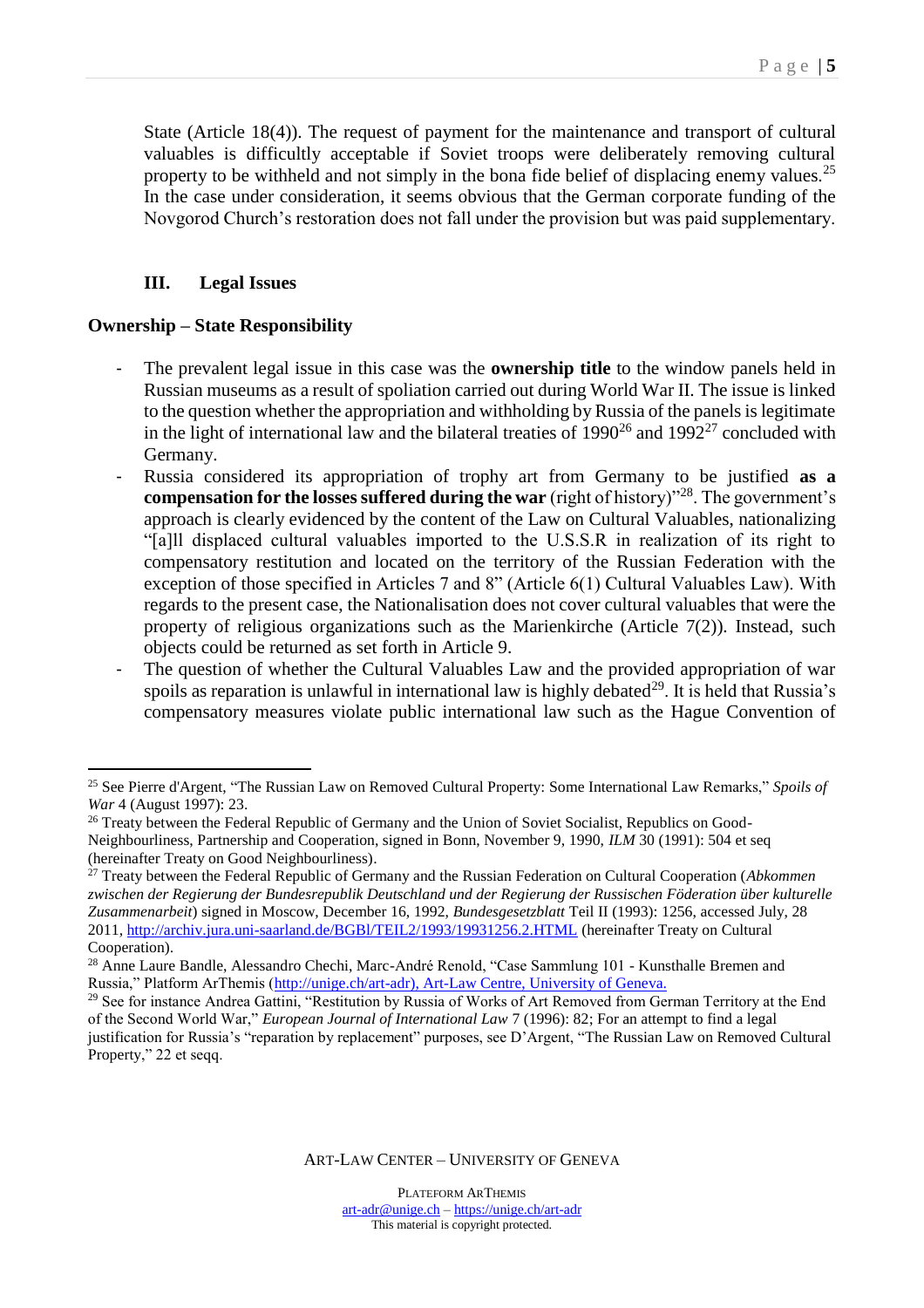$1907<sup>30</sup>$ . These international laws prohibit the seizure or destruction of cultural assets during war time (Article 23(g)). Moreover, Russia's contention to retain cultural property as reparation art was countered by Germany as illegitimate, in view of Article 53 in connection with Article 56 of the Hague Convention of  $1907<sup>31</sup>$ , Article 4 of the Hague Rules of  $1954<sup>32</sup>$ and Article I(3) of the First Protocol of the Hague Convention of  $1954^{33}$ . When national law contradicts international law, it is the respective State's international responsibility to bring its law into line with its international obligations<sup>34</sup>. On the other hand, it is to be noted that the Hague Convention of 1954 and its Protocol are not applicable to events which occurred prior to their enactment<sup>35</sup>.

- Yet the situation between Russia and Germany with regards to the unilateral appropriation of cultural property is more delicate to address, given that both nations signed bilateral agreements, which foresee the return to their rightful owners of "lost or unlawfully transferred art treasures which are located on their territory" (Article 16(2) Treaty on Good Neighbourliness and Article 15 Treaty on Cultural Cooperation). Duma deputies have since modified their commitment to return war spoils and have advanced certain questions of interpretation: "[they] consider that the terms of those articles only concern the properties that were really lost (and not only hidden) or stolen (and not removed by the authorities)"<sup>36</sup>.
- The German legal viewpoint was underlined in the Government's press release on the day of the return, stating that "the cultural heritage of a nation is a very important part of its identity.

 $\overline{a}$ 

<sup>&</sup>lt;sup>30</sup> Hague Convention (IV) respecting the Laws and Customs of War on Land and its annex: Regulations concerning the Laws and Customs of War on Land, The Hague, October 18, 1907, accessed August 10, 2011, [http://www.icrc.org/ihl.nsf/full/195.](http://www.icrc.org/ihl.nsf/full/195)

<sup>&</sup>lt;sup>31</sup> Art cannot be seized as means of compensation (see Wilfried Fiedler, "Legal Issues Bearing on the Restitution of German Cultural Property in Russia," in *The Spoils of War: World War II and Its Aftermath: The Loss, Reappearance, and Recovery of Cultural Property*, ed. Elizabeth Simpson (New York: Harry N. Abrahams, Inc., 1997), 178; Susanne Schoen, "Die Rückgabe der kriegsbedingt nach Russland verbrachten Fenster der Marienkirche aus politischer Sicht," in *Der Antichrist. Die Glasmalereien der Marienkirche in Frankfurt (Oder)*, ed. Ulrich Knefelkamp et al. (Leipzig: Edition Leipzig, 2008), 199. In 1939, the Hague Convention of 1907 "was the only comprehensive multilateral international agreement in effect in Europe dealing with the protection of cultural property during wartime" (Larry Kaye, Laws in Force at the Dawn of World War II: International Conventions and National Laws," in *The Spoils of War: World War II and Its Aftermath: The Loss, Reappearance, and Recovery of Cultural Property*, ed. Elizabeth Simpson (New York: Harry N. Abrahams, Inc., 1997), 102).

<sup>&</sup>lt;sup>32</sup> The Hague Convention on the Protection of Cultural Property in the Event of Armed Conflict of 14 May 1954. Art. 4(3) commits contracting states to "undertake to prohibit, prevent and, if necessary, put a stop to any form of theft, pillage or misappropriation of, and any acts of vandalism directed against, cultural property. They shall refrain from requisitioning movable cultural property situated in the territory of another High Contracting Party."

 $33$  Ibid. Art. I(3) explicitly forbids the retention of cultural property as war reparation.

<sup>34</sup> See Lyndel Prott, "La déontologie et le droit des retours," *Museum international* No. 241-242 (Vol. 61, No. 1-2, 2009) : 113.

<sup>35</sup> See Andrea Gattini, "Restitution by Russia of Works of Art Removed from German Territory at the End of the Second World War," *European Journal of International Law* 7 (1996): 83; for a more comprehensive analysis of each government's legal argumentation on the matter of displaced cultural property from Germany to Russia, see Anne Laure Bandle, Alessandro Chechi, Marc-André Renold, "Case Sammlung 101 - Kunsthalle Bremen and Russia," Platform ArThemis [\(http://unige.ch/art-adr\)](http://unige.ch/art-adr), Art-Law Centre, University of Geneva.

Greenfield, Jeanette. *The Return of Cultural Treasures*, 3rd ed. Cambridge: Cambridge University Press, 2007. <sup>36</sup> D'Argent, "The Russian Law on Removed Cultural Property," 24; see also Gattini, "Restitution by Russia of Works of Art Removed from German Territory,"77.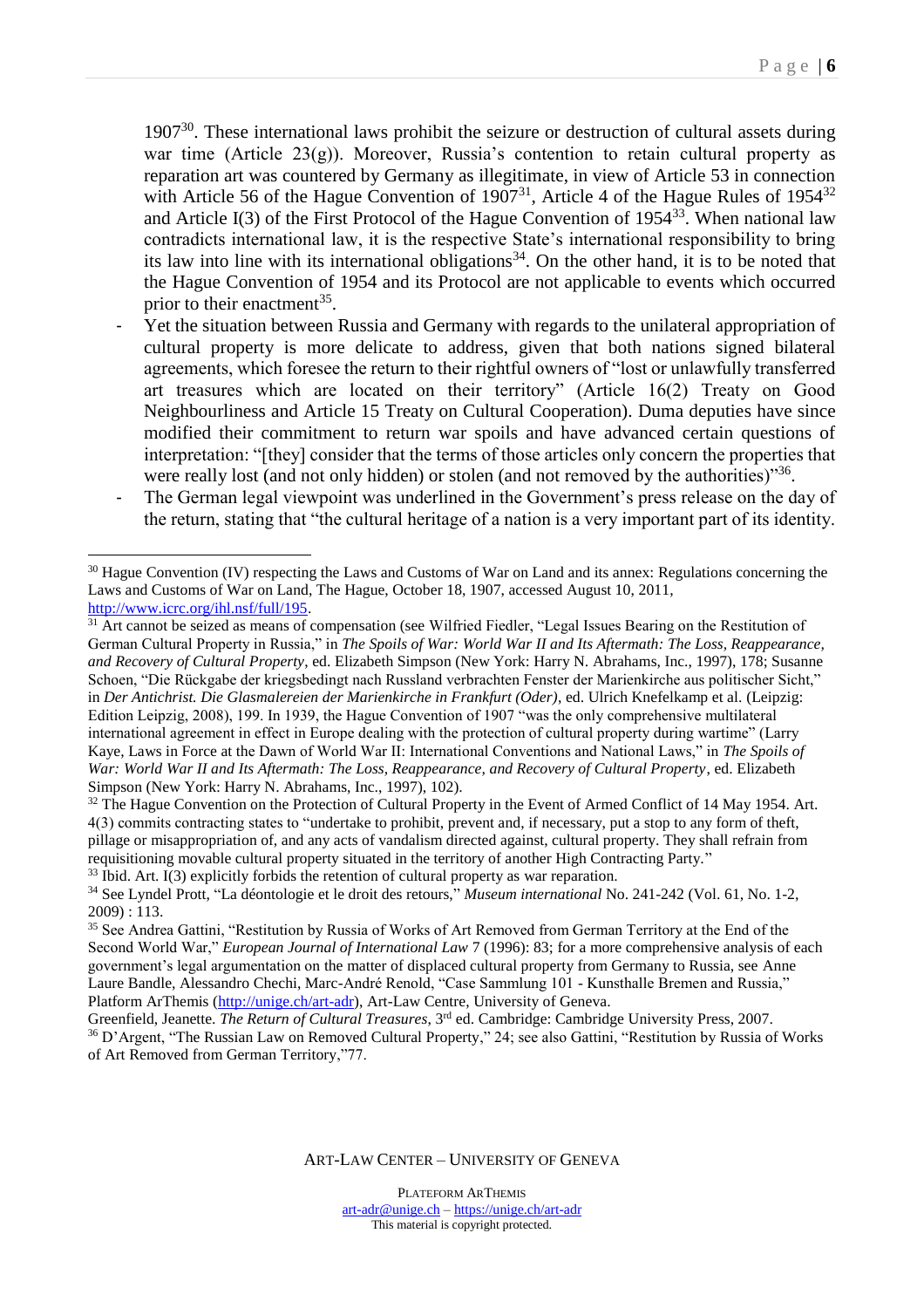International law thus clearly establishes that cultural property have a special status during war times and may not be retained as reparation. This is also the line of the Federal Government."<sup>37</sup> Notwithstanding applicable Russian law enabling a return, the negotiation process in the case under consideration may not be narrowed down to a purely legal argumentation. In fact, even the most convincing legal argumentation is not sufficient in the very unstable and complex relationship between Germany and Russia<sup>38</sup>.

## **IV. Adopted Solution**

### **Conditional restitution**

- Russia agreed to return both groups panels (the 111 stored in the State Hermitage Museum and the 6 stored in the Pushkin State Museum of Fine Arts, respectively). Shortly before the scheduled date of return, the State Hermitage Museum independently decided to temporarily retain the panels for an exhibition. This decision was most likely not based upon the prior agreement between the two countries<sup>39</sup>.
- In exchange for the panels, Germany agreed to finance for \$1.5 million the reconstruction of the medieval Russian Orthodox Church of the Dormition of the Mother of God located near Novgorod, which was heavily destroyed at war $40$ . The reconstruction was sponsored by the German energy company Wintershall<sup>41</sup>.

### **V. Comment**

 $\overline{a}$ 

- The Russians intended to prevent the restitution of cultural property to the States from which they were taken during WWII by means of the Cultural Valuables Law. The strategy has proved to be rather efficient, given that only two restitutions under the Russian law have been reported so far: the Marienkirche window panels and four fragmentary early mosaics returned to the Ukraine in 2002<sup>42</sup>. The return was in fact downplayed by Anatoli Vilkov, head of the Russian Culture Ministry department for preserving cultural valuables, who was quoted as stating that "[w]e are not talking about a mass restitution here; just the return of concrete

<sup>&</sup>lt;sup>37</sup> German Ministry of Culture Press Release, "Bernd Neumann übergab sechs Kirchenfenster an Marienkirche in Frankfurt (Oder) nach Rückgabe aus Russland," November 17, 2008 (transl. author).

<sup>38</sup> See Kristiane Burchardi and Christof Kalb, "Beutekunst als Chance. Perspektiven der deutsch-russischen Verständigung," *Osteuropa Institut München, Mitteilungen Nr. 38*, August 1998, 27.

<sup>39</sup> See Uta Baier, "Die unbequeme Beutekunst," *Die Welt*, July 30, 2011, accessed January 9, 2012, [http://www.welt.de/print/die\\_welt/vermischtes/article13516350/Die-unbequeme-Beutekunst.html.](http://www.welt.de/print/die_welt/vermischtes/article13516350/Die-unbequeme-Beutekunst.html)

<sup>40</sup> The financing is probably provided by German businessmen, see "Russland gibt historische Fenster zurück," *Spiegel Online*, February 20, 2001, accessed January 9, 2011, [http://www.spiegel.de/kultur/gesellschaft/0,1518,118600,00.html.](http://www.spiegel.de/kultur/gesellschaft/0,1518,118600,00.html) <sup>41</sup> See Sylvia Hochfield, "The German-Russian Stalemate."

<sup>&</sup>lt;sup>42</sup> See Grimsted, "Legalizing 'Compensation' and the Spoils of War," 241.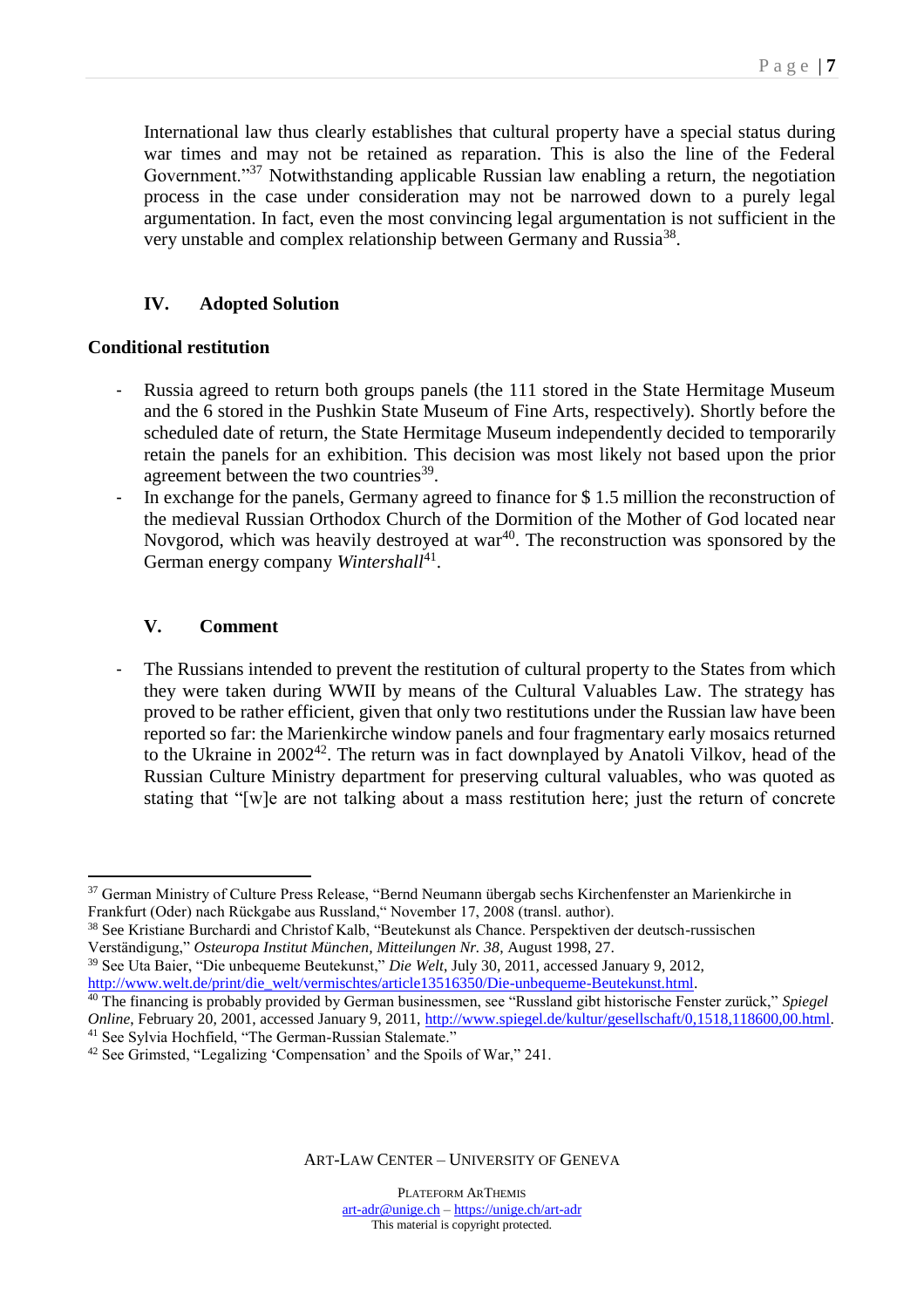items"<sup>43</sup>. The return was commented to be a "gesture of goodwill" that timely coincided with a visit by President Vladimir Putin in Germany<sup>44</sup>.

- Only very few similar conditional restitutions have taken place between these States, such as the exchange between Russia and the Kunsthalle Bremen (Sammlung  $101<sup>45</sup>$ . Germany hopes to obtain further cultural property still located on Russian territory and laments that the return of war spoils is still too rare and slow a process<sup>46</sup>. Russia's authorities on the other hand have to be careful with restitutions as they fear complaints by powerful Russian nationalists<sup>47</sup>.

### **VI. Sources**

#### a. Bibliography

- Burchardi, Kristiane and Christof Kalb. "Beutekunst als Chance. Perspektiven der deutschrussischen Verständigung." *Osteuropa Institut München, Mitteilungen Nr. 38*, August 1998, 27.
- D'Argent, Pierre. "The Russian Law on Removed Cultural Property: Some International Law Remarks." *Spoils of War* 4 (August 1997): 20 – 26.
- Gattini, Andrea. "Restitution by Russia of Works of Art Removed from German Territory at the End of the Second World War." *European Journal of International Law* 7 (1996): 67- 88.
- Grimsted, Patricia Kennedy. "Legalizing 'Compensation' and the Spoils of War: The Russian Law on Displaced Cultural Valuables and the Manipulation of Historical Memory." *International Journal of Cultural Property* 17 (2010): 217 – 255.
- Grimsted, Patricia Kennedy. "Appendix 2 Russian Legal Instruments Relating to Cultural Valuables Displaced as a Result of the Second World War, 1990-2009." *International Journal of Cultural Property* 17 (2010): 427 – 491.
- Grimsted, Patricia Kennedy. "Russia's "Trophy" Archives—Still Prisoners of World War II?" Open Society Archives. Last date of revision, March 25, 2002. Accessed March 12, 2012, [http://socialhistory.org/sites/default/files/docs/rustrop.pdf.](http://socialhistory.org/sites/default/files/docs/rustrop.pdf)
- Jenschke, Christoff. "In Kriegen erbeutet Zur Rückgabe geraubter Kulturgüter im Völkerrecht." In *Osteuropa* 56 (January – February 2006): 361 – 370.

 $\overline{a}$ <sup>43</sup> John Varoli, "Restoring a Window's Glow, Healing a War's Wounds," *The New York Times*, December 27, 2000, accessed January 9, 2012, [http://www.nytimes.com/2000/12/27/arts/arts-abroad-restoring-a-window-s-glow-healing-a](http://www.nytimes.com/2000/12/27/arts/arts-abroad-restoring-a-window-s-glow-healing-a-war-s-wounds.html)[war-s-wounds.html.](http://www.nytimes.com/2000/12/27/arts/arts-abroad-restoring-a-window-s-glow-healing-a-war-s-wounds.html)

<sup>44</sup> "Disputed German Art Collection Causes Political Row in Russia," *DW*, accessed April 12, 2012, [http://www.dw.de/dw/article/0,,821145\\_page\\_0,00.html.](http://www.dw.de/dw/article/0,,821145_page_0,00.html)

<sup>&</sup>lt;sup>45</sup> See Anne Laure Bandle, Alessandro Chechi, Marc-André Renold, "Case Sammlung 101 - Kunsthalle Bremen and Russia," Platform ArThemis [\(http://unige.ch/art-adr\)](http://unige.ch/art-adr), Art-Law Centre, University of Geneva.

<sup>46</sup> See Uta Baier, "Die unbequeme Beutekunst," *Die Welt*, July 30, 2011, accessed January 9, 2012, [http://www.welt.de/print/die\\_welt/vermischtes/article13516350/Die-unbequeme-Beutekunst.html.](http://www.welt.de/print/die_welt/vermischtes/article13516350/Die-unbequeme-Beutekunst.html)

<sup>47</sup> John Varoli, "Restoring a Window's Glow, Healing a War's Wounds," *The New York Times*, December 27, 2000, accessed January 9, 2012, [http://www.nytimes.com/2000/12/27/arts/arts-abroad-restoring-a-window-s-glow-healing-a](http://www.nytimes.com/2000/12/27/arts/arts-abroad-restoring-a-window-s-glow-healing-a-war-s-wounds.html)[war-s-wounds.html.](http://www.nytimes.com/2000/12/27/arts/arts-abroad-restoring-a-window-s-glow-healing-a-war-s-wounds.html)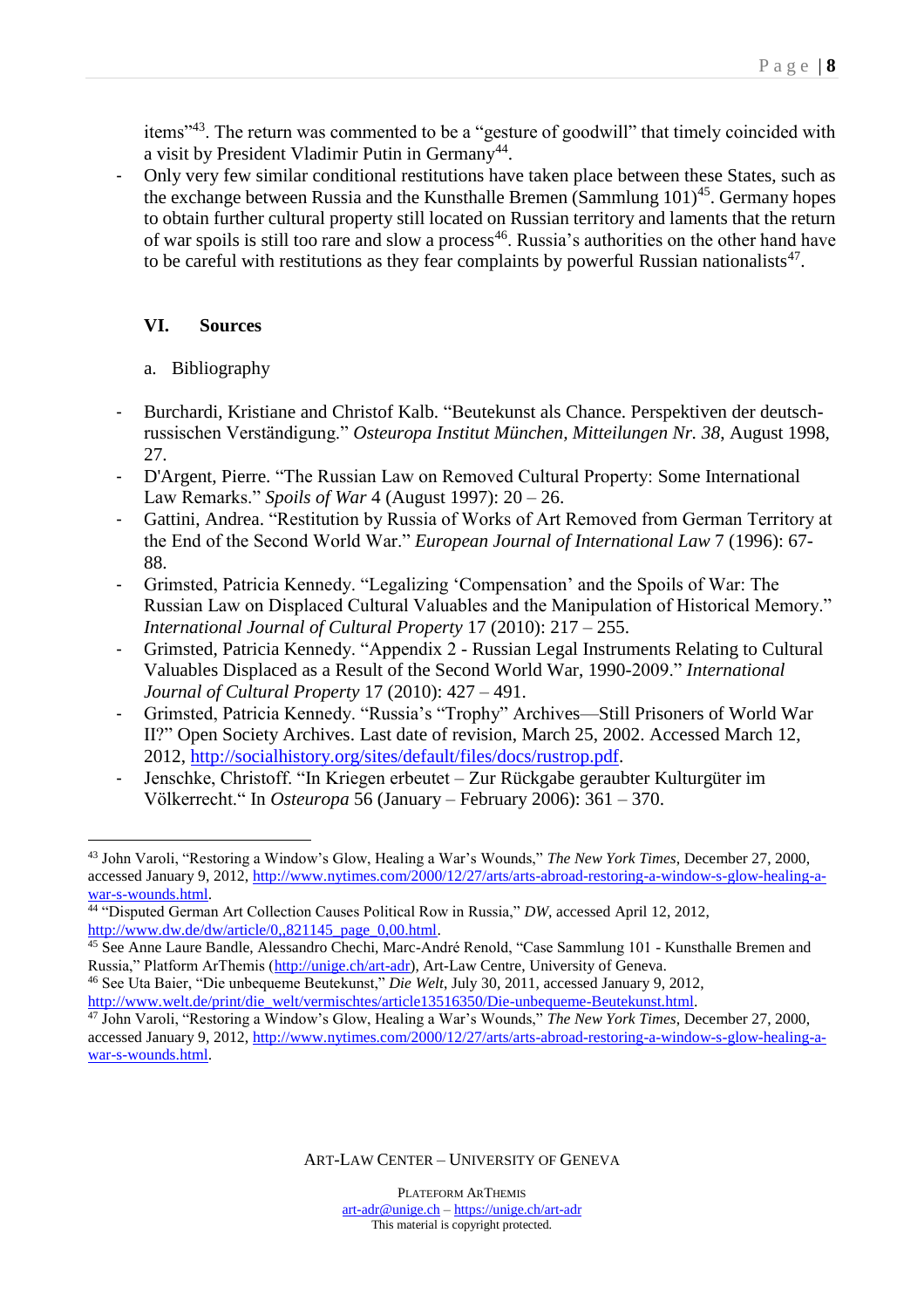- Kaye, Larry. Laws in Force at the Dawn of World War II: International Conventions and National Laws." In *The Spoils of War: World War II and Its Aftermath: The Loss, Reappearance, and Recovery of Cultural Property*, edited by Elizabeth Simpson, 100 – 105. New York: Harry N. Abrahams, Inc., 1997.
- Prott, Lyndel. "La déontologie et le droit des retours." *Museum international* No. 241-242  $(Vol. 61, No. 1-2, 2009): 110-116.$
- Schoen, Susanne. "Die Rückgabe der kriegsbedingt nach Russland verbrachten Fenster der Marienkirche aus politischer Sicht." In *Der Antichrist. Die Glasmalereien der Marienkirche in Frankfurt (Oder)*. Edited by Ulrich Knefelkamp and Frank Martin, 197 – 202. Leipzig: Edition Leipzig, 2008.

b. Legislation $48$ 

 $\overline{a}$ 

- Bilateral Law: Treaty between the Federal Republic of Germany and the Union of Soviet Socialist, Republics on Good-Neighbourliness, Partnership and Cooperation, signed in Bonn, 9 November 1990, *ILM* 30 (1991): 504 et seq. Russian Law: Decree of the State Duma of the Federal Assembly of the Russian Federation. "On a moratorium on the return of cultural valuables displaced in the years of the Great Fatherland [Second World War]." April 2,1 1995, no. 725-I GD. *Sobranie zakonodatel'stva* RF, 1995, art. 6 (ref. and transl. Patricia Kennedy Grimsted, F.J. Hoogewoud and Eric Ketelaar, *Returned From Russia: Nazi archival plunder in Western Europe and Recent Restitution Issues* (Pentre Moel, Crickadarn, UK: Institute of Art and Law, 2007), 300).
- Bilateral Law: Treaty between the Federal Republic of Germany and the Russian Federation on Cultural Cooperation (*Abkommen zwischen der Regierung der Bundesrepublik Deutschland und der Regierung der Russischen Föderation über kulturelle Zusammenarbeit*), signed in Moscow, 16 December 1992, *Bundesgesetzblatt* Teil II (1993): 1256. Accessed July, 28 2011. [http://archiv.jura.uni](http://archiv.jura.uni-saarland.de/BGBl/TEIL2/1993/19931256.2.HTML)[saarland.de/BGBl/TEIL2/1993/19931256.2.HTML.](http://archiv.jura.uni-saarland.de/BGBl/TEIL2/1993/19931256.2.HTML)
- Russian Law: Federal Law on Cultural Valuables Displaced to the U.S.S.R. as a Result of World War II and Located on the Territory of the Russian Federation, N 64-FZ, April 15, 1998. Translated by Akinsha, Konstantin, and Lynn Visson, "Project for Documentation on Wartime Cultural Losses." Accessed August 8, 2011. http://docproj.loyola.edu/rlaw/r2.html. Another translation can be found in Fiedler, Wilfried. "Documents - Russian Federal Law of 13 May 1997 on Cultural Values that have been Displaced to the U.S.S.R. as a Result of World War II and are to be Found in the Russian Federation Territory." *International Journal of Cultural Property* 7 No. 2 (1998): 514 – 525.
- Russian Law: Order of the Ministry of Culture, 16 October 2001, no. 1044.
- Russian Law: On the transfer to the Federal Republic of Germany stained-glass windows from the Church of Saint Mary (Marienkirche) in Frankfurt on Oder, displaced to the Union of Soviet Socialist Republic as a result of the Second World War and held in the State Hermitage: Federal Law, 17 April 2002, no. 37-FZ.

<sup>&</sup>lt;sup>48</sup> An overview of Russian law on cultural property in the context of the Second World War is compiled in Grimsted, "Russian Legal Instruments."